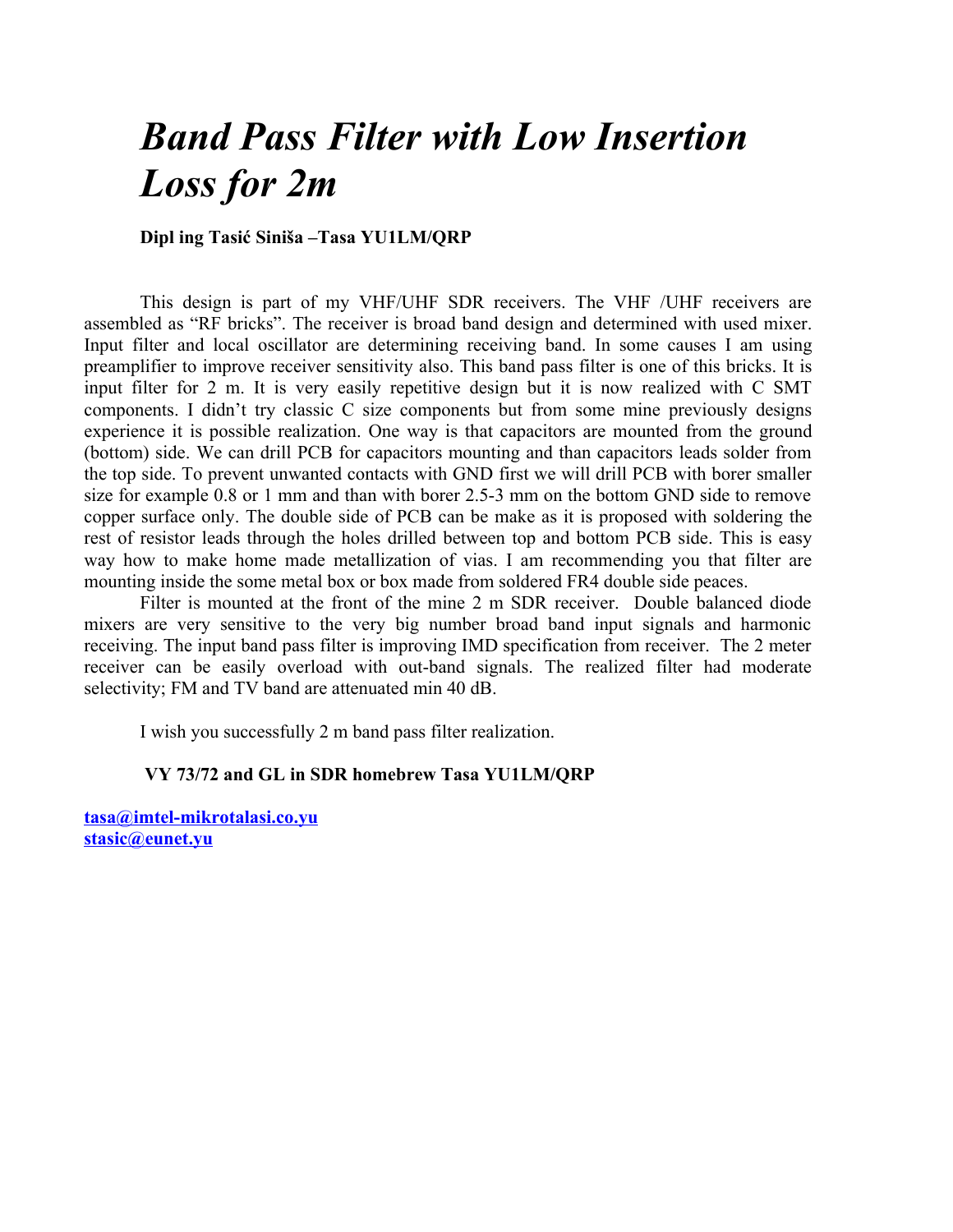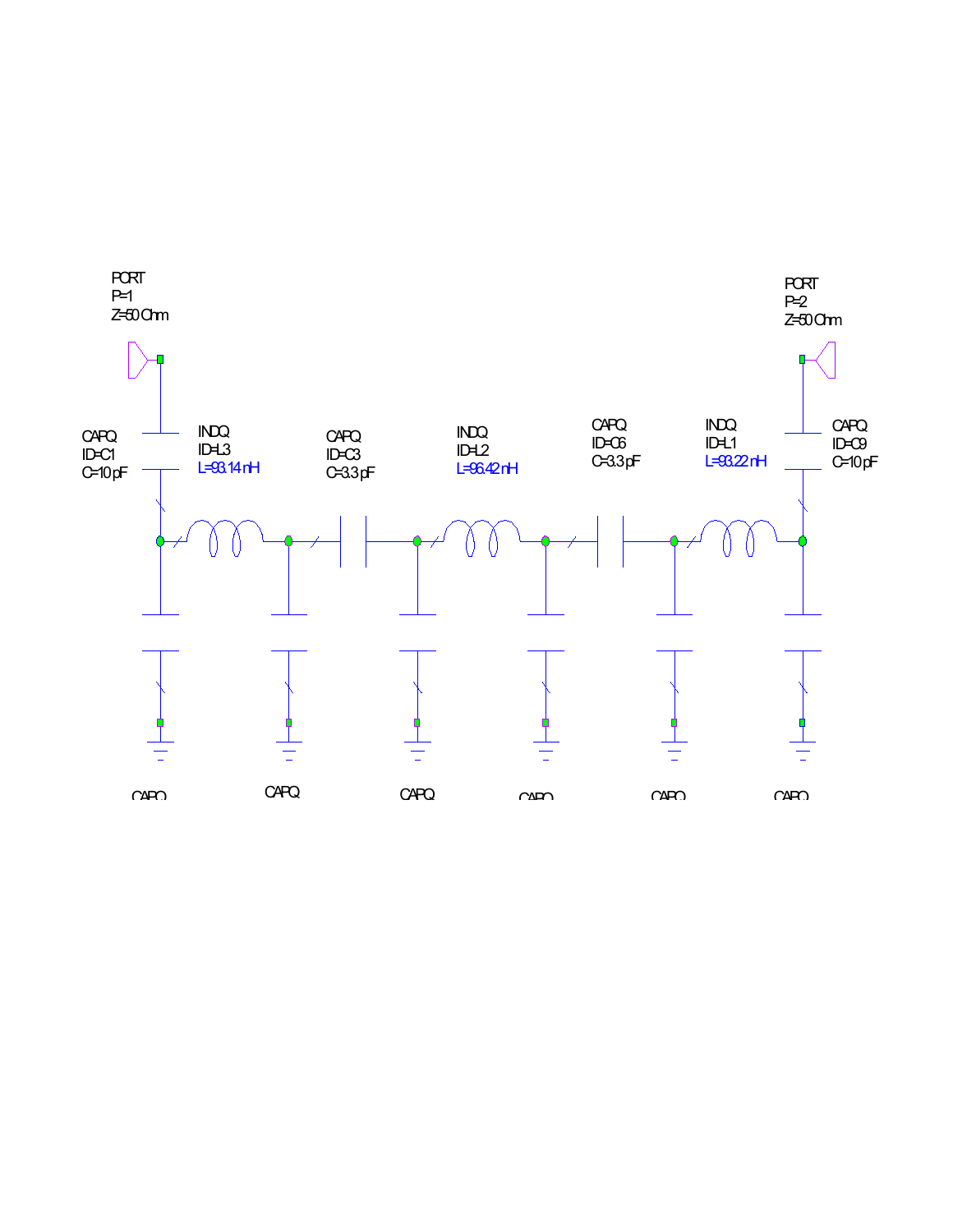

Amplitude frequency response for ideal C capacitors and real Q inductors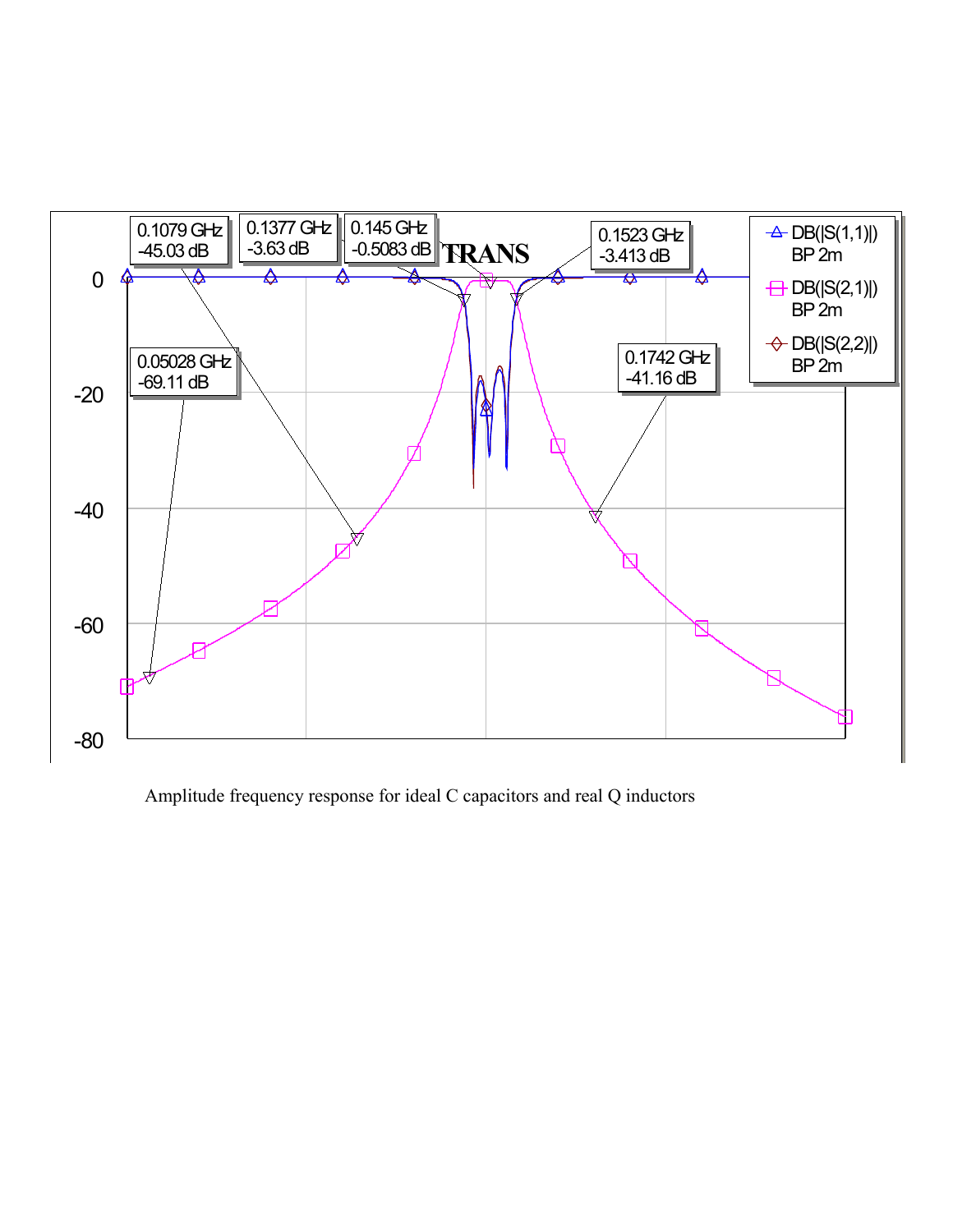

L= self support isolated copper wire diameter 1mm (AVG18) wound at 5 mm 6 turn close wound length 6mm Qo=350 and Frez=901 MHz.